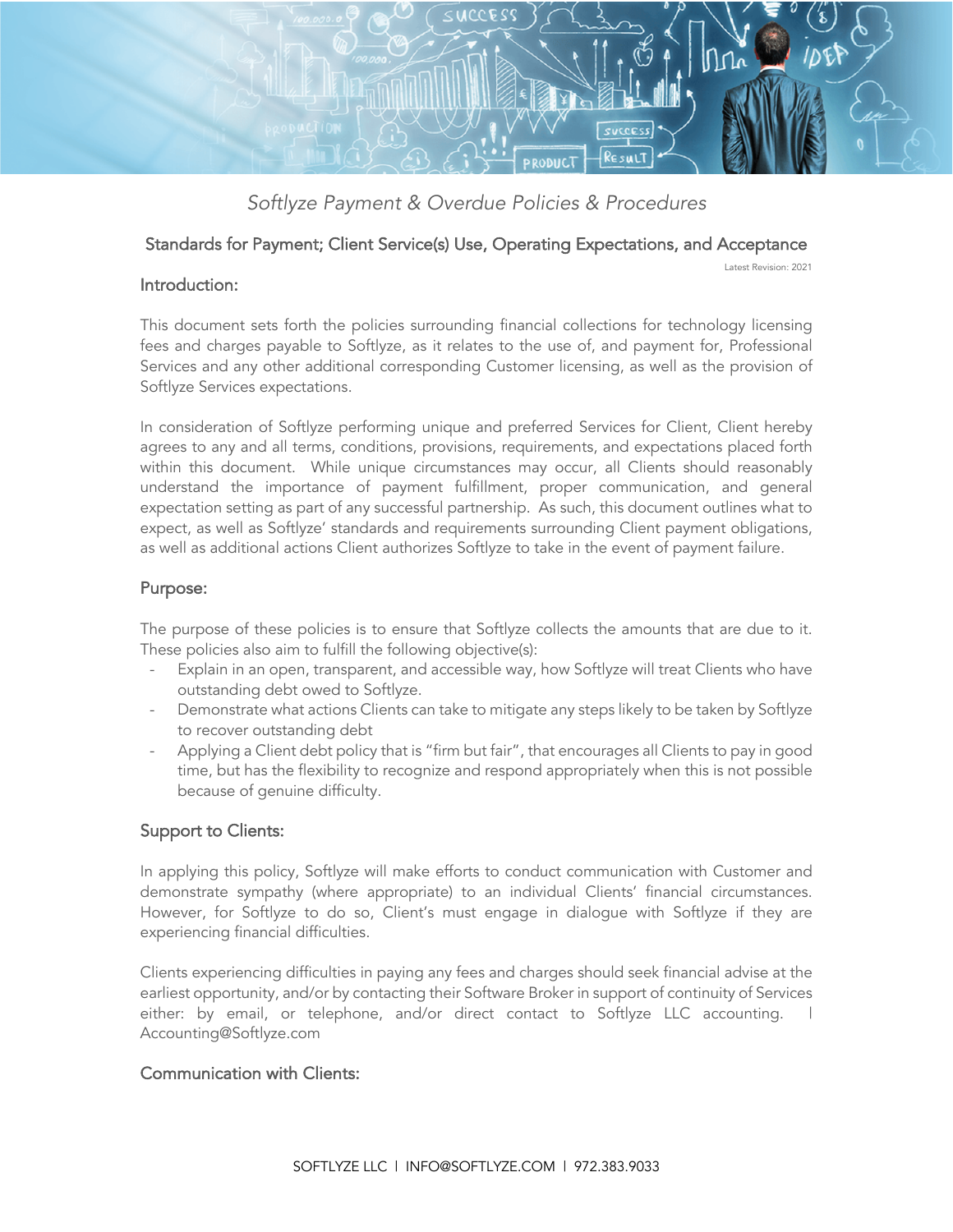

Formal documents such as invoices, credit notes, statements and reminders will be sent electronically to the Softlyze client email address(es) which is the official method of communication to Clients. Client must access and use this account regularly. Notice(s) should be delivered to this specific account/personnel regardless of preference or availability. In the event Customer would like to change the preferred contact, steps will be taken by Softlyze to determine the necessity of this action, while continuing to engage the Client directly as it deems appropriate.

As the main object is to make contact with the Client's authorized decision maker, Softlyze may also contact Clients: using any phone number provided by Client to Softlyze, using any alternative email addresses provided by Clients, by letter to the home or address provided by Client, or by making contact with other business stakeholders who may be able to assist in resolution.

## Methods of Payment:

Softlyze offers a limited range of payment methods to allow Clients to pay fees and charges quickly and securely. Primary collections include payment by check, wire, cashiers check. Specific payment methods may be required based on client standing, payment status, communication, as well as payment delinquency frequency, amount, or duration (term).

## Client Payment Fees:

Clients become liable for the payment of all licensing fees upon the execution of any Agreements with Softlyze, having conducted and/or delivered Professional Service's related to the acquisition of goods surrounding any Client technology requirements. Upon formal execution, within a reasonable period of time, Softlyze will tender the required licenses, and upon delivery Customer deems Softlyze to have completed all Service requirements and accepts the Service as satisfactory. Additional payments may or will be required either monthly, or annually, based on contracts, and client consumption of licenses. Failure to pay, is a strict violation and breach of client commitments unto Softlyze, which beings with notices and leads to Service Termination. As a result of non-payment, Client Service(s) may/will be impacted in a variety of ways.

## General Policies / Provisions:

All policies and provisions contained herein, are binding unto a Client as if they were a part of any original or existing Purchase Orders, Signed Quotes, or Agreements. Acceptance and use of Softlyze Service(s) is conditional on acceptance of the Policies contained within. By making use of any of Softlyze Service(s) Client Accepts/accepts these policies as enforceable and part of its Agreements as if it has otherwise executed acceptance of these policies, for each Softlyze Service consumed directly.

On-Time Payment is a condition of any Client making any use of any of Softlyze Services. In event of timeliness issues, non-payment, return of funds, or payment / license compliance, Softlyze has a five step action / notice process for overdue accounts.

1. Courtesy Reminder – Each month new invoices are delivered to a Client based on the Services it is known to be consuming from Softlyze LLC. These remind Clients to pay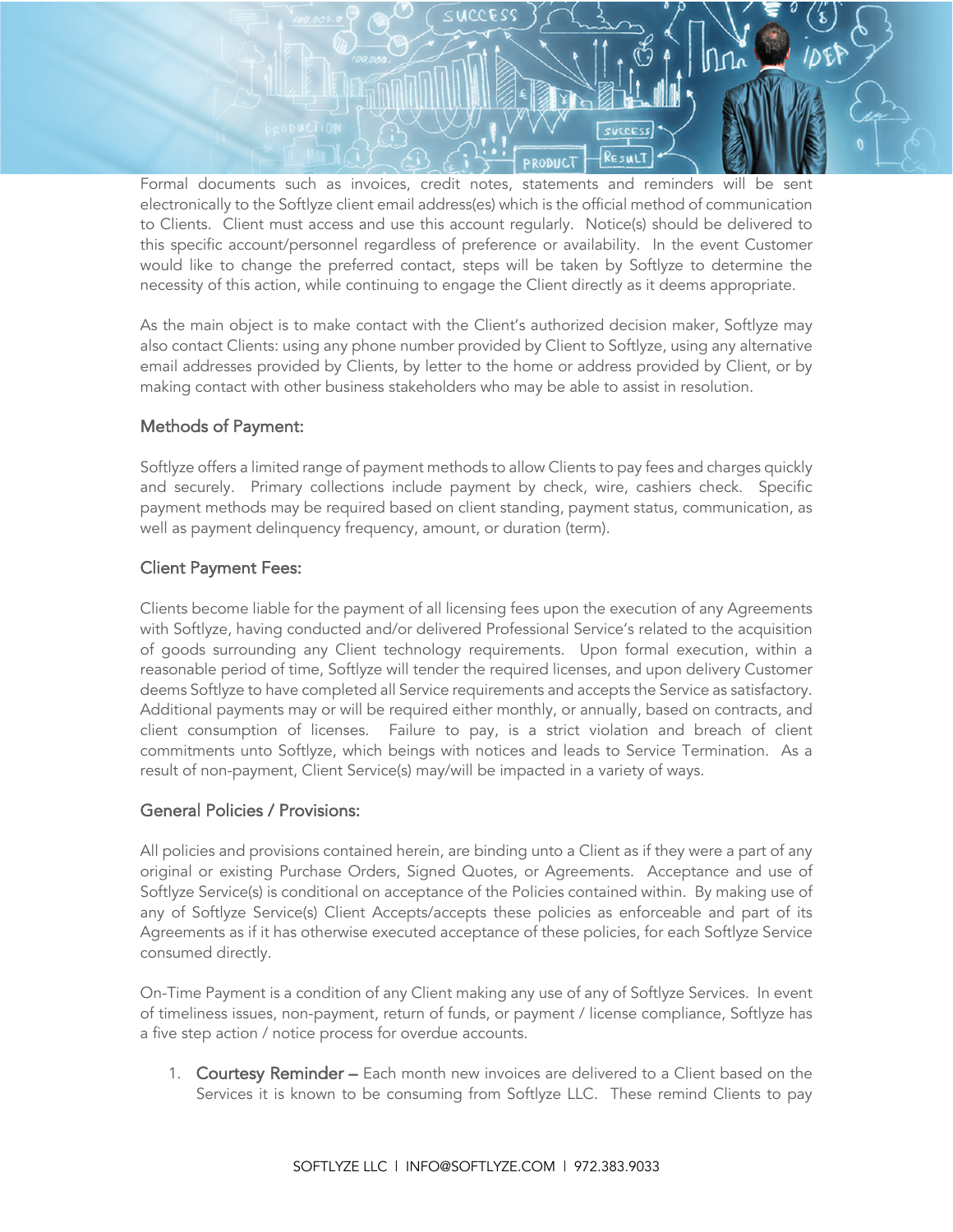

promptly upon receipt, or as otherwise agreed upon. In event of non payment, or the Client operating outside an agreed upon 'Status Quo', Softlyze may take initial steps to conduct contact, and facilitate communication surrounding payment fulfillment.

- 2. Overdue Notice(s) Invoices go out monthly, should there be lapse in payment, or payment deficiencies resulting in the Clients account being in delinquency of payment fulfillment, the Client will be notified.
- 3. Warning Notification(s) and Late Payment Fee(s) Beyond notice(s) and written communication efforts, and with increased persistence and urgency, Softlyze will begin to formally provide you notice(s) surrounding financial matters, and articulate any then known Service(s) continuity impacts. Client may also be given the opportunity to meet with Softlyze. During this stage a 5% fee will apply on outstanding accounts due and uncollected at the prior end of month Service' period. This amount can be waived if outstanding amounts are paid within ten (10) day's of formal notice also known as a "Client Grace Period". After the Client Grace Period, Client will be recognized as both delinquent and in poor-standing status. All new/additional invoices will be invoiced with an additional 5% poor standing fee until paid in full. Additionally, beyond the ten (10) day Client Grace Period, if payment is not received in full, new invoices will be issued with daily late fees of \$75 per invoice, per Client and apply to any outstanding bill(s), but not to exceed \$300/day/company. Both before, but more specifically, during, and after, the ten (10) day Client Grace Period, Softlyze encourages Client to conduct private resolution, and or provide whatever payment guarantees Softlyze may require as a result of Client nonpayment. Absent, reassurance in a manner that Softlyze deems acceptable, Softlyze will force accelerate the contracted payments as due "on demand" in an attempt to allow client to continue to have access to Service(s), and will make efforts to both notify them, and determine Client position, intentions, needs, and/or discuss a possible transition plan. Actions may be taken up to, and including, ending access to the technology solutions and Services Softlyze has previously rendered or is currently rendering. Options may exist for a structured pay-out of the contract, and transferring the Client's interactions and support to a direct vendor relationship (as determined acceptable by Softlyze, and allowed by vendor), in the event the implemented solution can or should in-fact be transferred to a direct Customer / Vendor relationship.

#### 4. Pause / Suspension &/or Termination of Service Notice(s)

In the event any outstanding invoice(s) and/or the accelerated contracted Service(s) amount remain unpaid and Client remains in poor-standing for a period of five (5) days, Softlyze may suspend/pause/terminate Services at any time without notice (as per contracts requirements, and unpaid, or ongoing subscriptions/Services are subject to cancellation without notice.) If suspended/paused, late-fees will still apply, as Customer remains obligated unto its contractual commitments, and Softlyze' pause/suspension is expected to be short term, and prior to any formal cancellation of Services. Note: Paused/Suspended Services are not notified. Services may be resumed upon discussion, request, and mutual agreeability between Softlyze and Client. Services should not be turned on, or remain on simply for Client convenience or continuity sake. Additionally,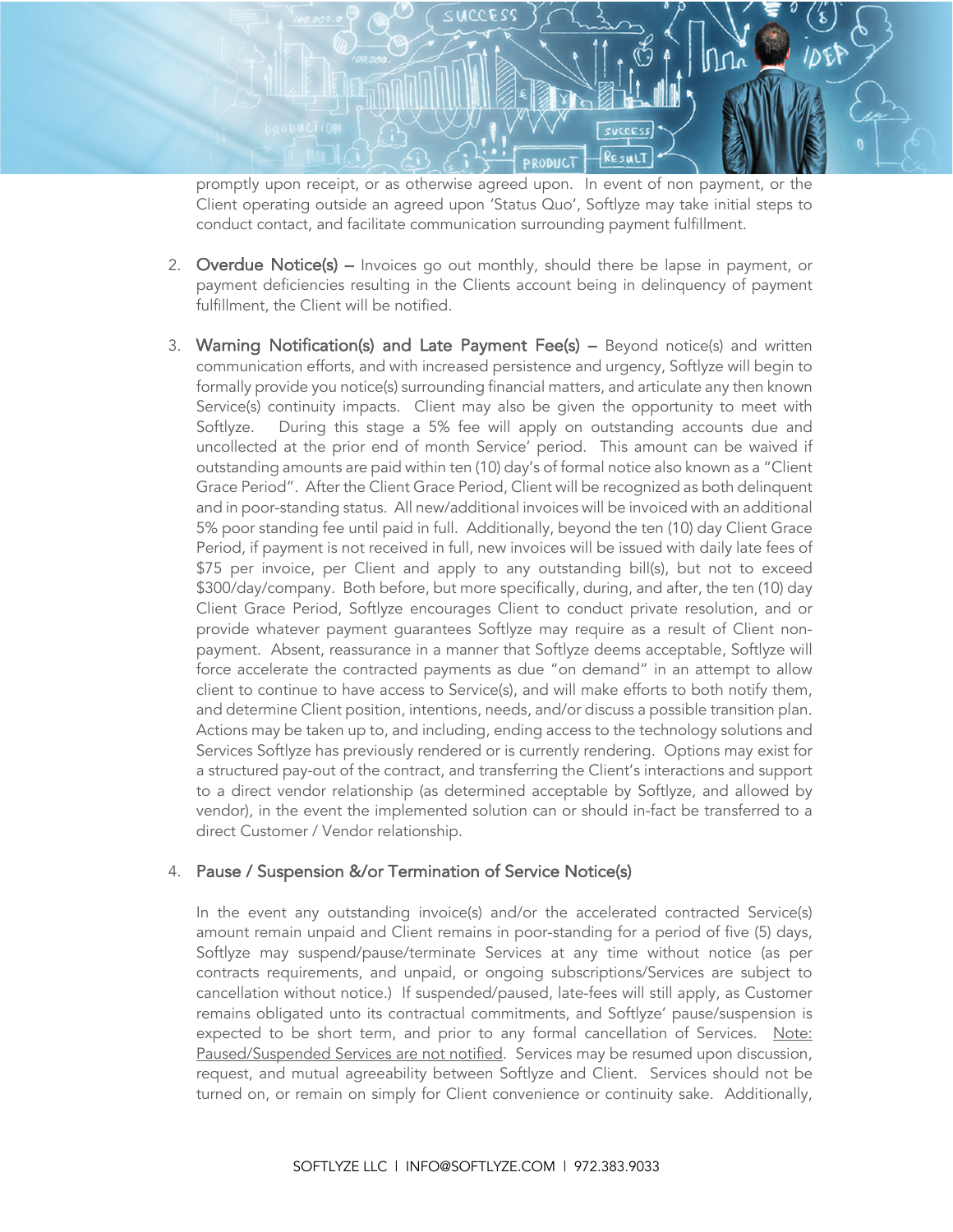

Service(s) will remain paused unless client notifies Softlyze of desires/expectations of other expectations. Pauses/Suspension may occur randomly, or controlled, but they are just that, a pause/suspensino in service based on expectations by Softlyze and/or Client that Services shall recommence/resume after specific business conditions have been met.

While in poor-standing, Softlyze has the business obligation to confer and inform others within its partners/network surrounding the nature of its business' and Service(s) continuity expectations, client payment standing, and business dealings. This includes payment status, license adjustments, support/maintenance items, outstanding tickets/issues, immediate client needs/requirements, etc. During the course of, and based on these discussions, Softlyze or its partners may deem it necessary to halt services causing Services disruptions as well as temporary Service(s) outages. All actions taken by Softlyze partners, are actions taken by the primary vendor. Softlyze will not be held responsible for any actions a Softlyze partner makes that affect Service quality, or have an undesired impact. Client both forfeits, waives, and surrenders all rights and obligations by Softlyze unto Client in the event it has a delinquent payment balance and/or poor-standing ,and irrevocably indemnifies Softlyze upon execution of Agreements. Furthermore, Softlyze makes no representations or warranties surrounding any Services, and accepts no liability for any Clients who remain in poor standing, and holds no Services obligation(s) surrounding protections, stability, continuity, usability, or damages that may occur as part of or during any improper use of Services provided by Softlyze. Additionally it makes no promises that Client may not be involved in any legal proceedings as it relates to its Agreements. In the event of legal necessity by or on behalf of Softlyze, or by or on behalf of a partner/vendor, Client will take every reasonable effort to work with Softlyze regarding remedy options, solution alternatives, and any present technology needs/preferences, in order for Softlyze to best serve the Client, and based on their expectations and contractual commitments.

5. Default Notice – Additional Notice(s) may be issued at this time advising that some/all Client Services have been suspended and Customer is in default and breach of their Agreement for non-payment. Payment must be made in full of their outstanding monies and partial payment (as deemed acceptable by Softlyze) of current invoice to re-enable Client Services. Payment must be made directly to Softlyze LLC prior to Client Services being re-enabled. If payment is not received, debt owed to Softlyze will be sent to a collections agency and or legal counsel where default and judgement will be sought.

## Types of Service(s) Disruption(s):

- Complete Suspension/Pause all Services halted temporarily (awaiting remedies or Agreements)
- Intermittent Suspension/Pause specific Services halted and re-instated temporarily (awaiting remedies or Agreements)
- Sequential Termination incremental termination of Services offered as a business protection measure
- Complete Termination full outright termination of all Services provided by or on behalf of Softlyze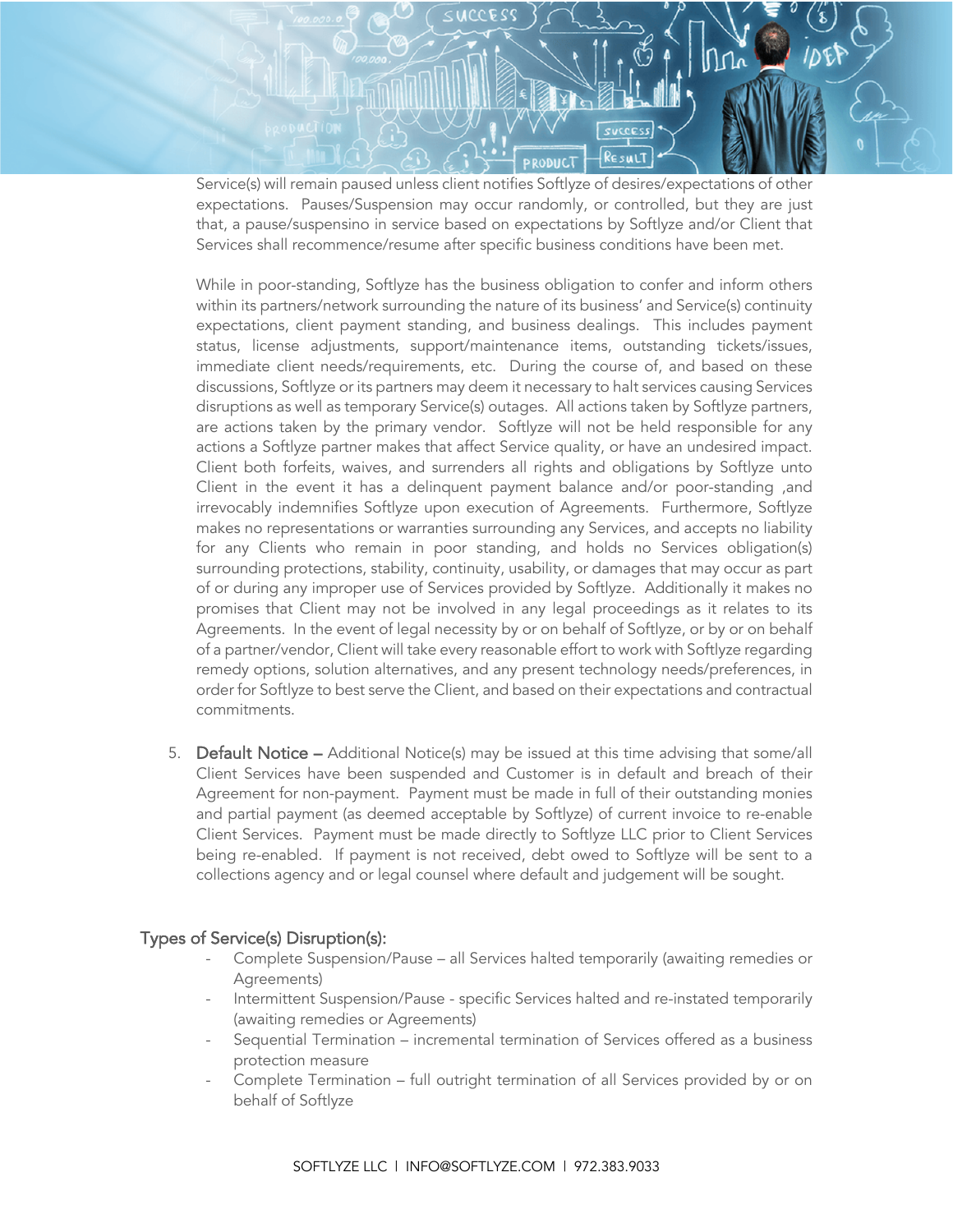

## Partial Payment(s):

In recognizing the vastness of Softlyze' partner channel, and the multitude and variety of Service(s) offering's Softlyze can or may have previously secured on behalf of, or for the benefit of Client, at each step Softlyze made a commitment, to a new or existing member of our partner network, and has a strategic duty to uphold all commitments, and collectively values it's own reputation, as much as it does out Clients and partners.

As such, in light of Client payment failures, and given the nature, process, and inclusion of other organizations operating in good-faith and reliance upon Softlyze Agreements, based on commitments and representations by the Client (now in poor-standing), regardless of Client's strategic interest(s), preference(s), or for convenience, Softlyze has fiscal duty to pay all of its partners and vendors equally. Partial payments, or choosing to 'earmark' or selectively pay specific partners out of the invoices Softlyze has provided, is not possible or appropriate. Recognizing this all partial payments made will apply to any late fee(s) first, then the largest outstanding invoices to smallest in that order.

To avoid this circumstance, Client should avoid delinquency altogether, or pay in full, or immediately cease all Service(s) it is consuming from or by Softlyze LLC. With or without any Agreements in place, Client should not consume any Softlyze Service(s) outside license compliance or payment fulfillment.

Insufficient Funds – In the event of non-payment, poor-standing, or failure to pay invoices on time, Softlyze reserves the right to require Customer to remit payment via wire transfer. This method ensures adequate funds delivery as is a protection for both Softlyze and Client. Where payment is reversed, or NSF (Non-Sufficient Funds) are determined, Customer will be required to pay \$100 for the first NSF, and \$200 for any additional funding events in which payment failure occurs. Softlyze may re-attempt to deposit the original check at a later date/time, in the event Services payment remains unfulfilled and Client use of Service(s) continue. Additionally upon NSF, Softlyze may/will begin accelerating efforts to receive payment surrounding any all Services, and all payments due.

Accelerated Payment - In the event Client informs Softlyze it intends to discontinue payment of any Agreed upon Service(s), or Client is substantially delinquent (meaning recovery efforts and/or litigation are eminent), and/or the Client conducts non-payment, has insufficient funds, or shows disagreeability as it relates to its payment obligations, or payment fulfillment, and/or Softlyze actions to enforce the payment policies contained herein; regardless of payment status, provided the Client has been previously notified by Softlyze surrounding its payment obligations and commitments, Softlyze will force payment acceleration "on demand" surrounding any and all Agreements and/or contractual commitments made by and between Softlyze and Client, including payments both already due and those that will become due over the term of Agreements, as a condition of continued use of Softlyze Service(s). Customer both understands and accepts this, and agrees to not make or continue use of any Softlyze Services without fulfilling this payment requirement. Continued use of the Services once in receipt of an accelerated invoice for Service(s) shall be determined as acceptance on behalf of Client surrounding it's payment duties, and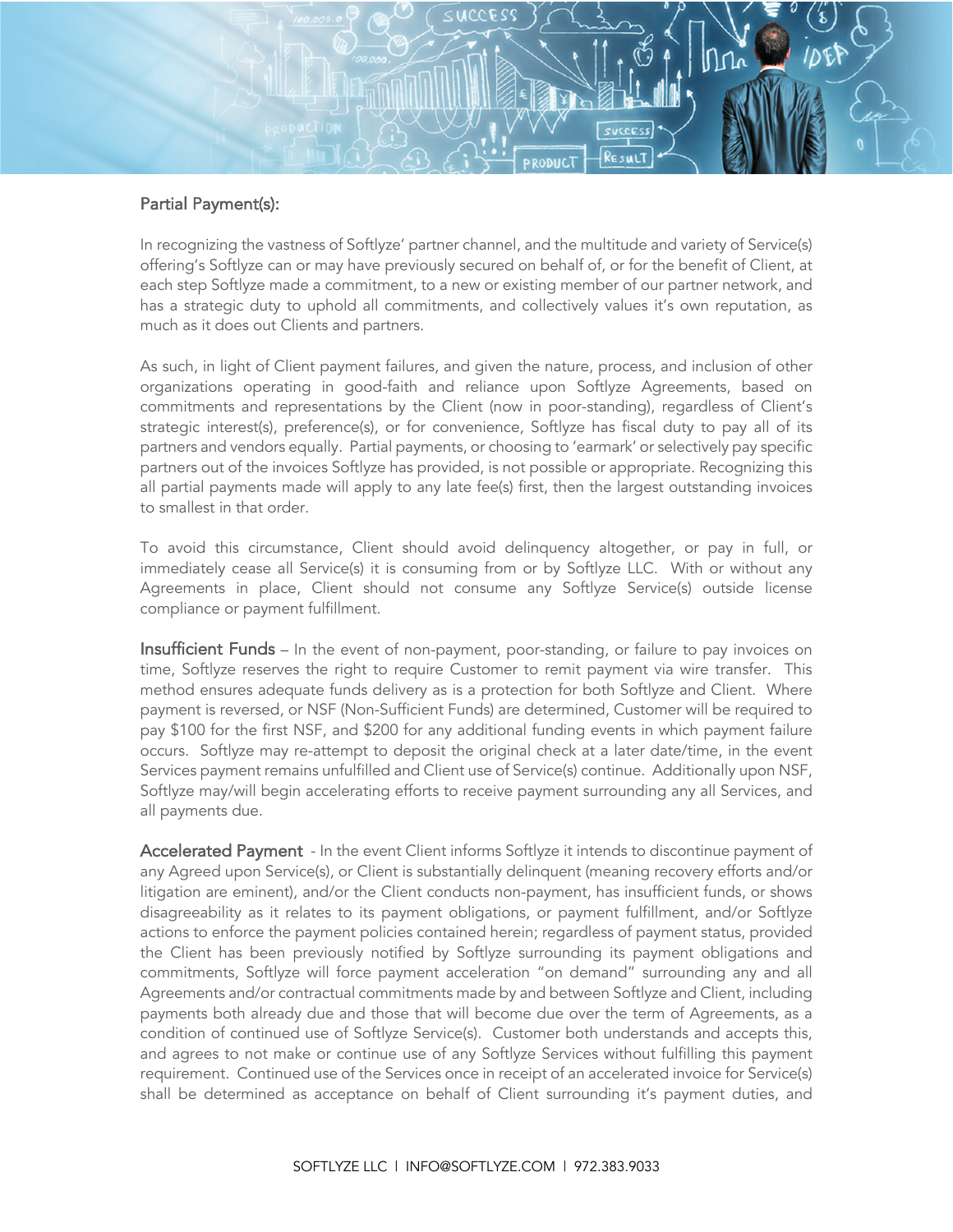

demonstrates the Client's intention to pay the accelerated invoice(s) in full, in order to avoid further disruption and in order to continue Softlyze Service(s).

In the event Customer delinquency exceeds \$10,000, and Softlyze has either insufficient reason to believe Customer will remit payment, and/or sufficient reason to believe Client will not, and/or has not provided the required re-assurances, Softlyze may/will take legal action to notify others of deficiency and escalate legal and or client stakeholder participation.

Once, Softlyze has accelerated all invoice payments as due (for the entire contract term/period/amounts agreed too), Client shall stop making use of any uncontracted Service(s) Customer may be consuming. Alternately, Softlyze may choose to offer to continue to Service(s) Customer on a continuing basis, in the event of additional contracts being established, and joint business reassurances being met. Without this, all non-contracted Service(s) may, but should be halted immediately, based on license compliance and legal liability requirements. If the full contract amounts or a custom reassurance Agreement has been met, all Services will be honored and fulfilled in accordance with standard Softlyze Service expectations, and/or past fulfillment expectations, and the then contracted requirements.

No Contact Policy – when client refuses to communicate, shows signs of financial distress, takes evasive communication actions, introduces legal representation, seeks to avoid or delay payment, or indicates personal distress as it relates to payment, after three (3) calendar days, Softlyze may make any decision as it relates to any Service(s), exclusively in the best interest of Softlyze and/or Client, but has no duty to deliver as the designated Client personnel is/has been either voluntarily or involuntarily non-responsive.

Partner / Vendor Protection - Softlyze is bigger than any one client, our business is predicated and built on trust, integrity, and fulfillment of a Professional Service utilizing a network of partnerships. Customer understands that the partnerships that Softlyze has in place are substantial investments, and are routinely managed by Softlyze as part of a larger effort to support its brooder Customer base. Customer will make all efforts to avoid making any contact with Softlyze partner contacts. Especially attempting to mislead them, portray themselves to be the rightful business affiliate/end-user, or providing wrongful statements in an attempt to garnish some benefit themselves directly, by association of Softlyze. Interference with channel communication is solely disruptive, and harmful to Softlyze and its Clients altogether. Respect for both the Softlyze and Client Relationship is both healthy, critical, and necessary. Any actions to contact Softlyze partners, is seen as disruptive to other Softlyze Clients and Softlyze will take action to protect itself and its Clients

Communication Standards. Good communication is the foundation of any broker interaction. This communication serves to ensure that the Customer is best represented through the many transactions Softlyze brokers. Consequently, poor communication is harmful to the brokers interaction with a Customer, and has a detrimental effect on ensuring there is awareness, visibility, and status transparency between all parties. Customer understands that Softlyze brokers are not sales representatives. Their motive is to purely support the client, and showing excessive absenteeism, or non-follow-up on communication attempts hinders the intent of the brokering process altogether.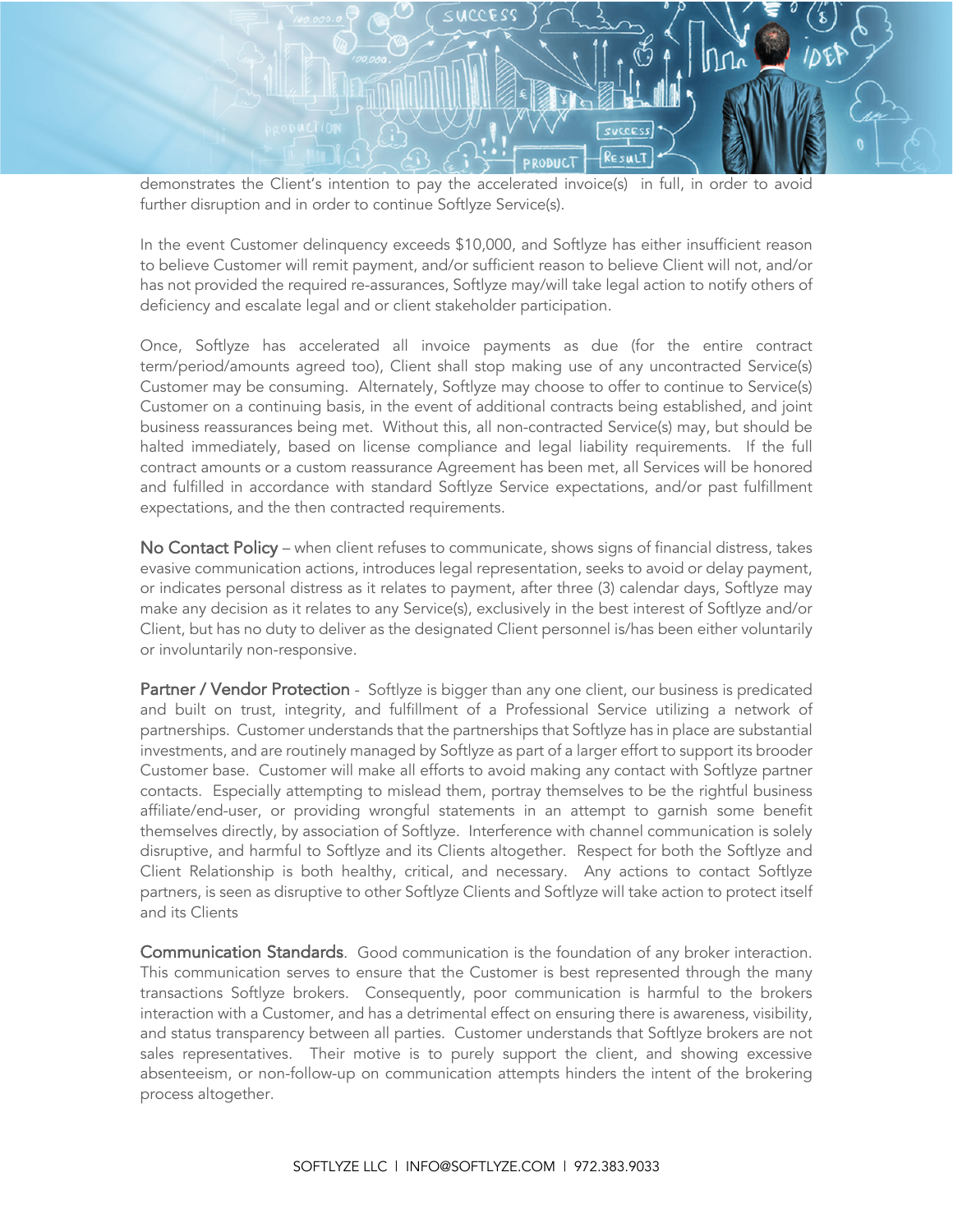

## Other Policies Accepted by Client:

- 1. Regarding payment requirements: If delinquent, Client agrees to pay all legal, attorneys, or collections fee(s) Softlyze incurs or is required to pay in order to receive payment.
- 2. Custom Financing may be offered at time of purchase, or in response to delinquency. Softlyze reserves the right and has sole discretion and authority regarding any financing terms or unique invoicing/payment expectations for any client whose outstanding balance exceeds \$10,000.
- 3. Any attempts to conduct business directly or communicate with Softlyze partner network, and/or a vendor, consultant, or other Softlyze stakeholder surrounding any payment matters or ongoing use/access to Softlyze technology systems is strictly prohibited, and protected under contract law.
- 4. Customer agrees to pay any/all attorney(s) fees for any legal matter or proceedings requiring collections assistance.
- 5. Partial Payments are consider Non-Payment by Softlyze for standing purposes, unless otherwise indicated or specified by Softlyze LLC.
- 6. Use of Services outside payment commitments, is considered a breach of contract.
- 7. Customer accepts responsibility for their own legal expenses as it relates to the enforcement of Softlyze Agreements, in part of whole.
- 8. Softlyze prefers to work under Agreements for any/all Service(s), but understands some clients prefer to operate on trust and good-faith. We expect this demonstrated where they operate on this basis. When operating Services outside of a contract/Agreement, Softlyze will respect the client's desires based on our policies strict adhesion and enforcement.
- 9. Customer Accepts all liability for consuming any Softlyze Services, especially and including any Services outside Agreement(s). Client indemnifies and holds Softlyze harmless for any Services it is consuming outside Agreement, as it has no binding expectations or Service level standards, or ability for Softlyze to ensure continuity, reliability or license compliance/satisfaction.
- 10. While Late Fees accrue, once service has been halted, all payments remain due, and at that time simple interest fees may apply to any amounts uncollected by Softlyze beyond a thirty (30) day aged notice. Simple interest shall be determined as the greater of the current/previous years CPI + 1.25%.
- 11. Services and payment are due upon purchase Agreement execution. Services may or may not be pro-rated base don the service being purchased, contracts, and Client standing/status. No contracted Services will have any pro-rated adjustments.
- 12. All notices shall be sent directly to the client, not to a  $3<sup>rd</sup>$  party organization or stakeholder without assurance that stakeholder is present and acting as an authorized individual with both the resolution authority, capacity, and interest in resolving any disputes/disagreeability.
- 13. Softlyze reserves all data related rights, and remedies in accordance with any disputes that arise between the parties. In the event of a dispute, Softlyze will determine what resolution outcomes look like, and what can and should be done with any data, based on original client payment, current payment status, and the circumstances in general.
- 14. All policies are subject to Softlyze sole discretion for application, interpretation, and enforcement.